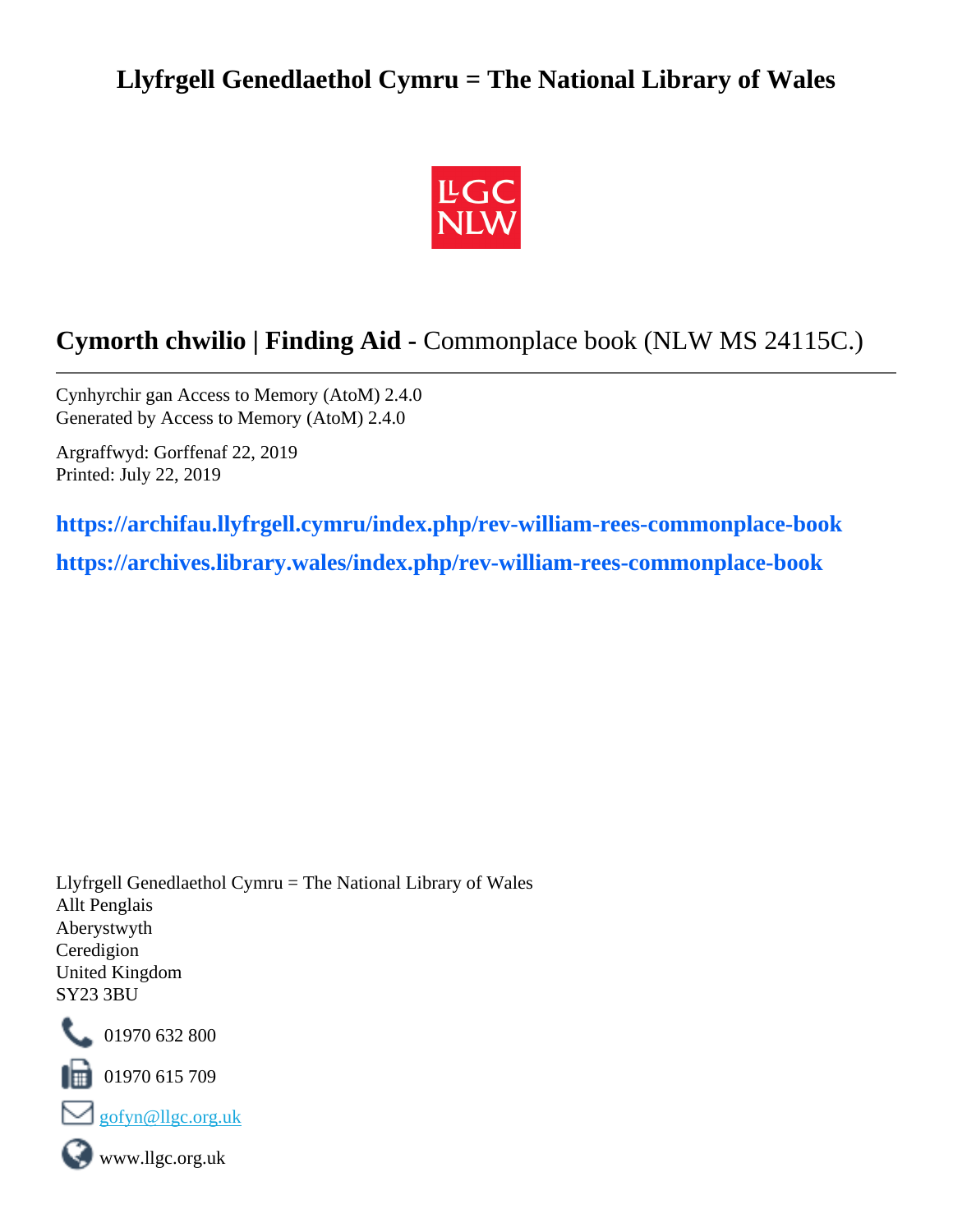# Tabl cynnwys | Table of contents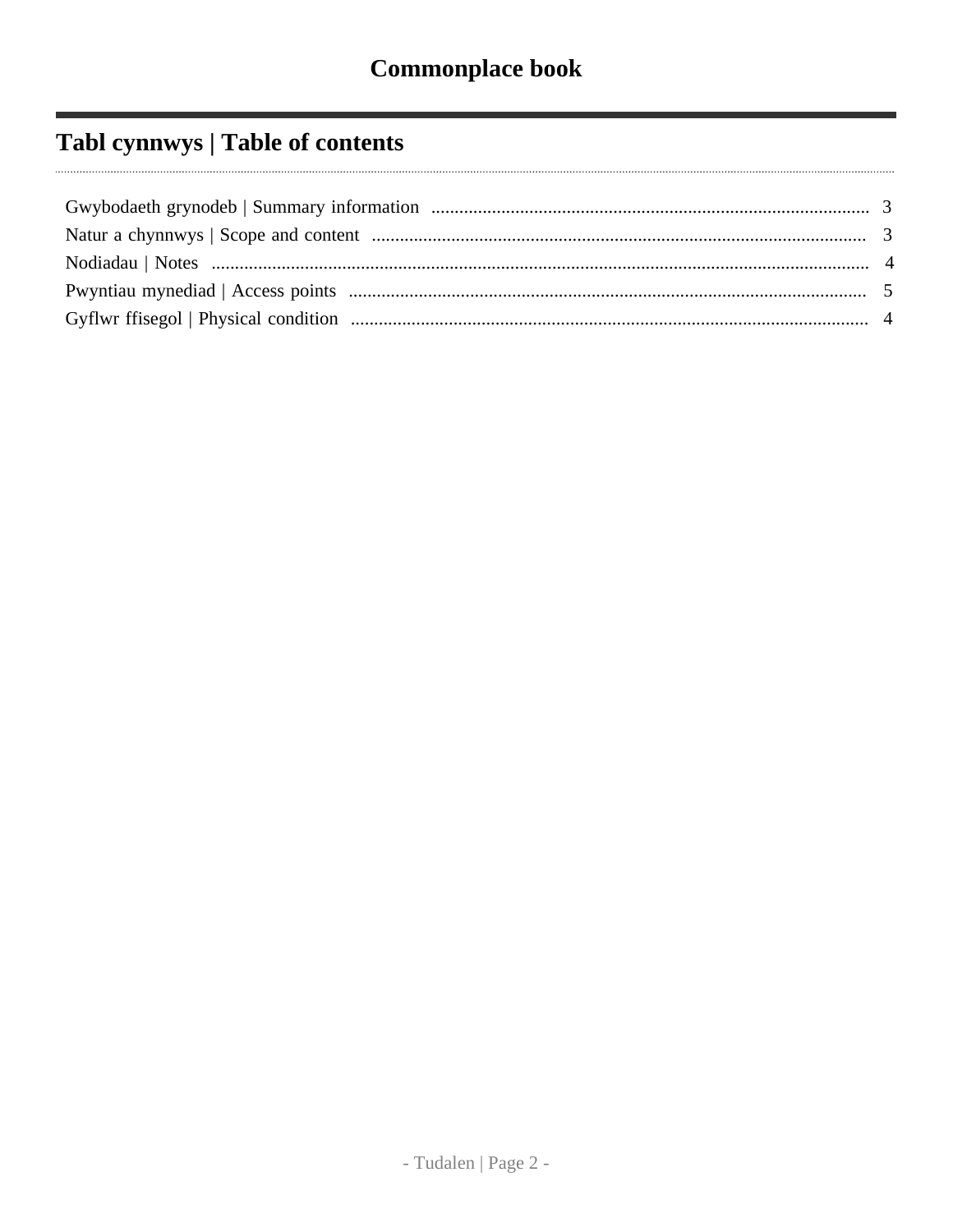## <span id="page-2-0"></span>**Gwybodaeth grynodeb | Summary information**

| <b>Lleoliad   Repository:</b>                                                       | Llyfrgell Genedlaethol Cymru = The National Library of Wales                                                                                         |
|-------------------------------------------------------------------------------------|------------------------------------------------------------------------------------------------------------------------------------------------------|
| <b>Teitl   Title:</b>                                                               | Commonplace book                                                                                                                                     |
| ID:                                                                                 | <b>NLW MS 24115C.</b>                                                                                                                                |
| Alma system control<br>number [alternative]:                                        | 99817722002419                                                                                                                                       |
| <b>Dyddiad</b>   Date:                                                              | 1754-1933 (mostly [1850s]-1898) (dyddiad creu $\vert$ date of creation)                                                                              |
| Disgrifiad ffisegol  <br><b>Physical description:</b>                               | 336 ff. (248 verso-257 blank); 255 x 200 mm.<br>Half-leather (incorporating leather strips along fore-edges) over boards,<br>with marbled endpapers. |
| Lleoliad ffisegol  <br><b>Physical location:</b>                                    | ARCH/MSS (GB0210)                                                                                                                                    |
| <b>Iaith   Language:</b>                                                            | English                                                                                                                                              |
| <b>Iaith   Language:</b>                                                            | French                                                                                                                                               |
| <b>Iaith   Language:</b>                                                            | German                                                                                                                                               |
| <b>Iaith   Language:</b>                                                            | Latin                                                                                                                                                |
| <b>Iaith   Language:</b>                                                            | Welsh                                                                                                                                                |
| Dyddiadau creu,<br>golygu a dileu   Dates<br>of creation, revision<br>and deletion: |                                                                                                                                                      |
| <b>Nodyn   Note</b><br>[generalNote]:                                               | Title based on contents.                                                                                                                             |

#### **Hanes Gwarchodol | Custodial history**

Purchased by the seller from a dealer in the Midlands, who may have acquired it as part of a job lot at auction.

## <span id="page-2-1"></span>**Natur a chynnwys | Scope and content**

Commonplace book, [1850s]-1898, of the Rev. William Rees, curate of St John-juxta-Swansea, Glamorgan (1848-1861), and vicar of Bettws, Carmarthenshire (1861-1865), and Llanboidy, Carmarthenshire (1865-1898), containing quotations and other transcripts from printed sources and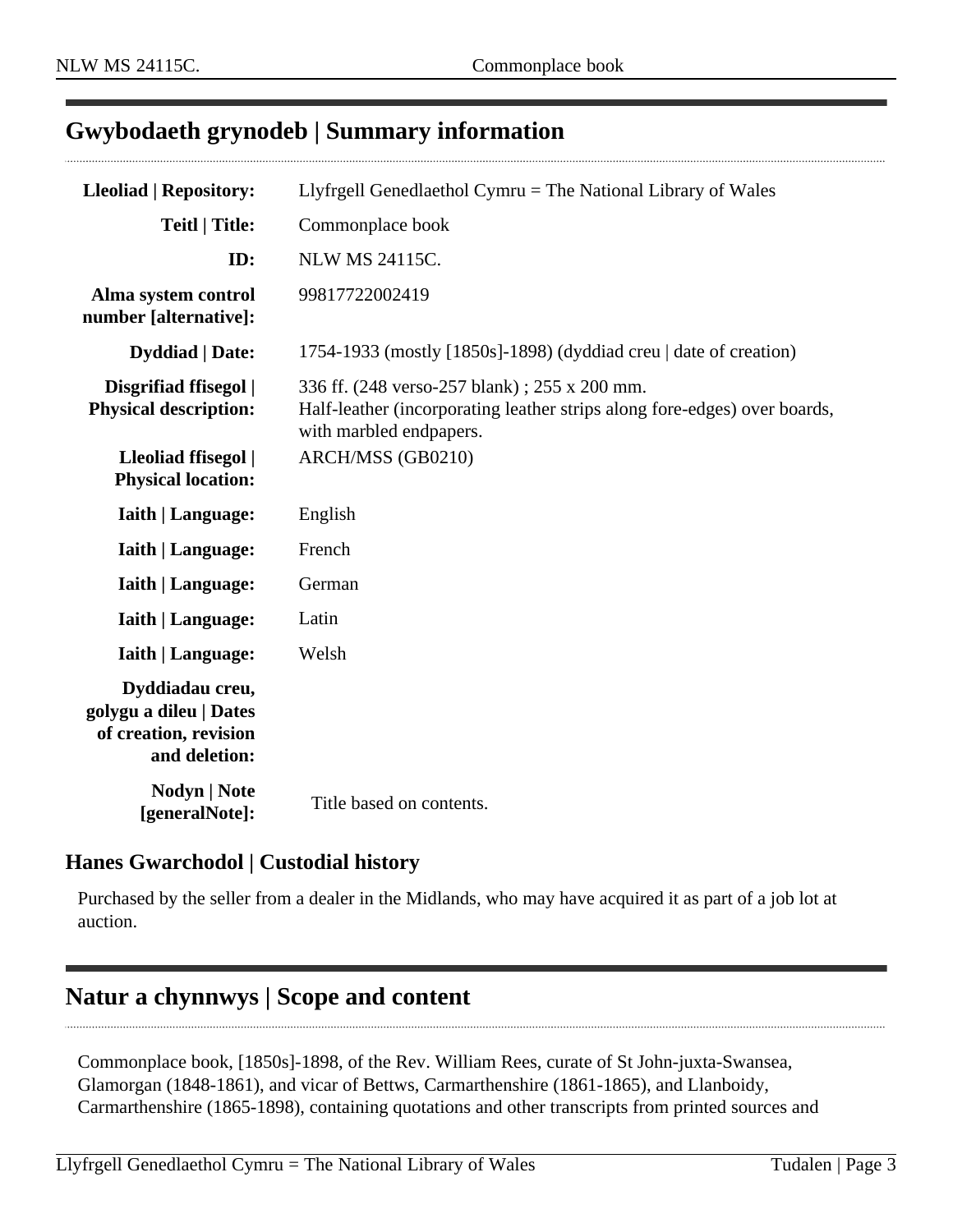material relating to Rees, his family history and to genealogy and local history in the Swansea area more generally.

Material relating to Rees and his work includes memoranda concerning Bettws Church, 1862-1865, including registers of attendance, lists of parish poor and copy letters (ff. 295 verso, 296 verso, 297 verso-302, 303, 304 verso); registers of attendance at Llanboidy Church, 1866-1868, 1876-[1897] (ff. 257 verso-264, 266 verso-271, 289-292); copies of nine letters published in The Welshman (1867) concerning his mixed language services at Llanboidy (ff. 153 verso, 154 verso-163 verso); transcripts of deeds, 1822, 1880, relating to family property in St John-juxta-Swansea (ff. 222 verso-229 verso); and copies of eleven letters to Rees, 1895-1898, mainly concerning the death of his wife (ff. 244 verso-247). Genealogical and historical material includes pedigrees and notes relating mostly to families in the Swansea area, as well as Carmarthenshire and Pembrokeshire (ff. 3 verso, 15 verso, 69, 166 verso, 174, 175, 180-184 verso, 191 verso, 198, 200 verso-217 verso, 240 verso-241, 264 verso, 271 verso-278, 280 verso-281 verso, 285-286, 287 recto-verso, 297, 303 verso, 309-310, 311, 312-314, 316); transcripts from parish registers and other records, mostly eighteenth-century, relating to Llangyfelach (ff. 159, 165-166, 171 verso, 175, 176, 193, 195 verso-196 verso, 198 verso-200, 215, 216, 217-218, 221 verso- 222, 230, 231 verso-236, 237 verso-240, 288, 295) and Llansamlet (f. 197 recto-verso, 244, 315 recto-verso); transcripts from seventeenth- and eighteenth-century wills, together with lists of wills, mainly relating to Llangyfelach (ff. 167, 169-171, 173-174, 176 verso-179, 180 verso, 218, 278 verso-280, 284 verso, 286 verso, 292 verso-295); names and other genealogical information extracted from seventeenth- and eighteenth-century manorial and taxation records relating to the manors of Kilvey and Clase, and to the hamlets of Parcel Mawr and Parcel Penthery [Penderry], Llangyfelach (f. 167 verso-168 verso, 172 rectoverso, 174 verso-175 verso, 185-191, 236 verso-237, 240, 241 verso-243 verso, 310 verso); miscellaneous transcripts and notes relating to Rees's ancestors, the Popkin family (ff. 176, 191 verso-192 verso, 195, 197 verso-198, 230 verso-232, 288 verso); and a transcript of the diary of Lewis Thomas [of Swansea] for January-October 1684 (ff. 282-284, 307-308 verso). The general quotations and transcripts, [1850s]-1897, concern a wide variety of subjects, including theology, history, Biblical history, literature, philosophy and Welsh poetry (ff. 2-3, 4-68 verso, 69 verso-148, 149-154, 164 recto-verso, 167 verso, 171 verso, 243, 247 verso-248 and 301 verso-306 passim). Items found loose within the volume, including two leaves excised between ff. 281 and 282 (now ff. 307-308), miscellaneous original documents collected by Rees, 1754- [mid 19 cent.] (ff. 320-325), and newspaper cuttings, [?1825]-[1933] (ff. 331-336), have been placed in an archival envelope (ff. 307-336).

## <span id="page-3-0"></span>**Nodiadau | Notes**

### **Nodiadau teitl | Title notes**

#### <span id="page-3-1"></span>**Gyflwr ffisegol | Physical condition**

Leaves excised after ff. 148, 239, 259 (2), 276, 281 (2), 288 (4), 303 (2), 304 (3), along with parts of ff. 280, 289-290. Upper spine repaired and upper cover and ff. i, 1-5, 305-306 re-attached at NLW, 2019.

### **Ffynhonnell | Immediate source of acquisition**

Mr Simon Luterbacher, Liss Books; Liss; Purchase; December 2017; 99817722002419.